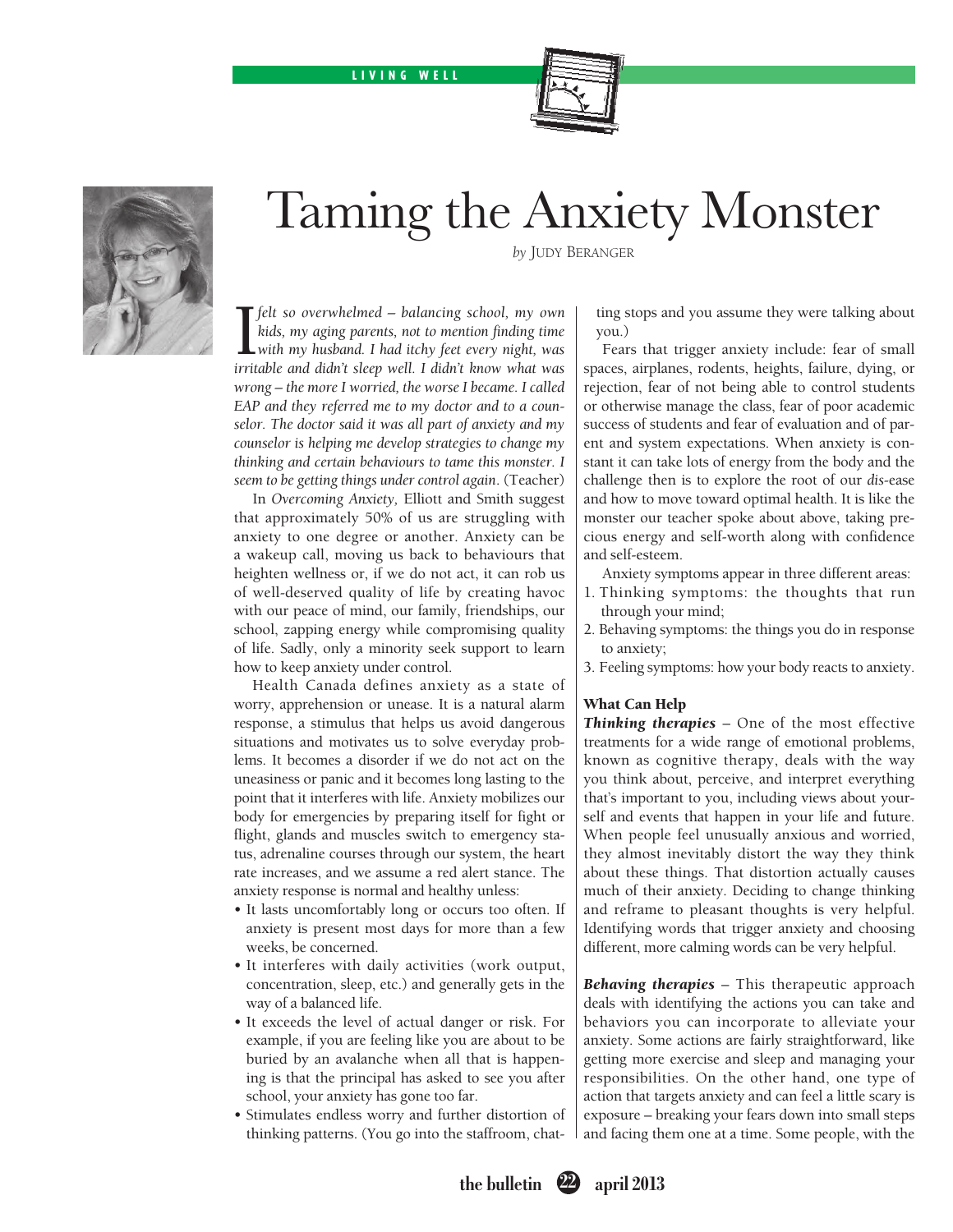advice of their doctor, choose to take medications for their anxiety.

*Feeling therapies* – Anxiety sets off a storm of distressing physical symptoms, such as a racing heartbeat, upset stomach, muscle tension, sweating and dizziness. Suggested techniques to deal with this turmoil include:

- • breathing and relaxation techniques Russ Harris says it well: Slow breathing is like an anchor in the midst of an emotional storm: the anchor won't make the storm go away, but it will hold you steady until it passes.
- making changes in your lifestyle
- • employing mindfulness, an approach that teaches you to connect with present moment experiences.

### Anxiety Disorders

A Health Canada report on *Anxiety Disorders and Their Treatment: A Critical Review* states that anxiety disorders are mental health problems characterized by excessive levels of alarm, fear or worry due to anticipated or perceived danger. They significantly interfere with day to day living. Anxiety disorders include: panic attacks; agoraphobia; specific phobia disorder (one of the best understood and one of the most treatable even though people with this disorder rarely seek treatment); social phobia; obsessive-compulsive disorder (OCD) and post-traumatic stress disorder (PTSD). Dr. Reid Wilson, an expert on anxiety disorders, says the majority of anxiety disorders co-exist with other disorders such as depression or substance abuse. Reid is trying more provocative approaches to treatments as he actively assists his clients move from avoiding the discomfort to allowing it to surface and take charge of the anxiety. Reid tells his clients, "If you want a new jacket, you have to take the old one off." He supports clients in embracing their symptoms and developing strategies to reduce them.

### Screening Tool for Anxiety

The Mental Health Commission of Canada recommends the Goldberg Anxiety Scale as a preliminary screening tool for anxiety. This is not intended to diagnose anxiety but rather give a heads up as to the need to consider a professional assessment that will accurately diagnose whether or not clinical anxiety is present.

#### *The Anxiety Scale*

(Score one point for each "yes" if the symptoms occurred most of the time over the past 2-4 weeks).

*(cont'd on page 24)*